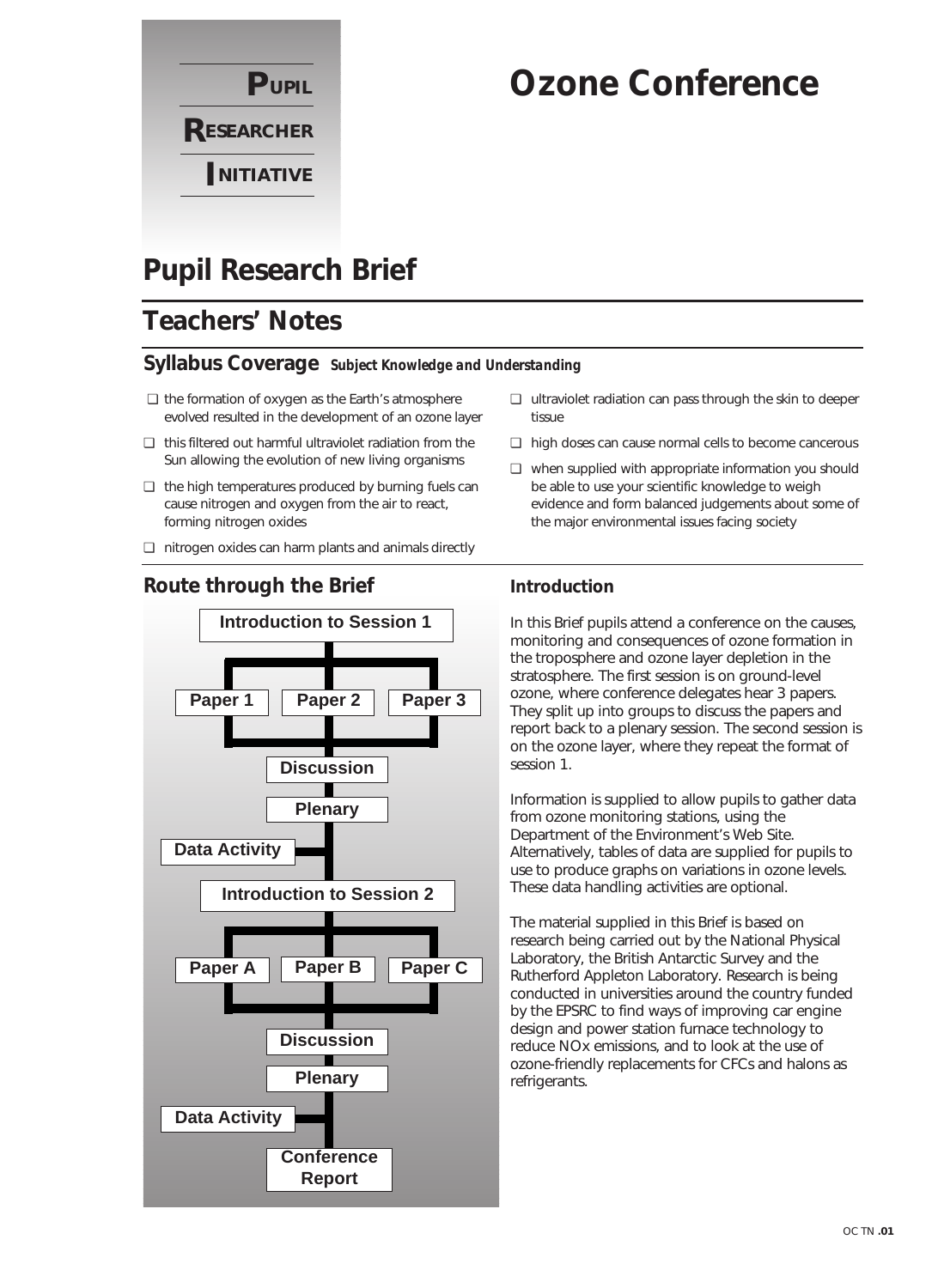# **Teachers' Notes continued**

### **Prior knowledge**

Before attempting the Brief pupils should have some knowledge of chemical bonding and oxidation reactions and an ability to balance simple chemical equations would be useful. Pupils should be aware of the electromagnetic spectrum and the place of ultraviolet radiation and visible light within it.

### **Running the Brief**

### **Pupil grouping**

Pupils could work in a number of groupings during the Brief. Suggestions are:

| Setting the scene                | whole class,<br>teacher-led                                                                                                                                          |
|----------------------------------|----------------------------------------------------------------------------------------------------------------------------------------------------------------------|
| Preparing summaries of<br>papers | threes, fours or fives                                                                                                                                               |
| <b>First session papers</b>      | whole class, teacher<br>introduces session,<br>groups of 3 or 4<br>pupils prepare<br>summaries of papers,<br>3 pupils deliver<br>papers, rest of class<br>take notes |
| Discussion groups                | fours or fives (not<br>the same groups as<br>those preparing the<br>summaries of the<br>papers)                                                                      |
| Plenary session                  | whole class, teacher<br>sums up                                                                                                                                      |
| Data activty                     | individuals or small<br>groups                                                                                                                                       |
| Second session papers            | whole class, teacher<br>introduces session,<br>groups of 3 or 4<br>pupils prepare<br>summaries of papers,<br>3 pupils deliver<br>papers, rest of class<br>take notes |
| Discussion groups                | fours or fives,<br>different groups from<br>the 2 above                                                                                                              |
| Plenary session                  | whole class, teacher<br>sums up                                                                                                                                      |

| Data activty      | individuals or small<br>groups |
|-------------------|--------------------------------|
| Conference report | individual or small<br>groups  |

Note: other strategies may be preferred. For example, for Session 1, the whole class splits into groups - each one tackling one of the first three papers (Paper 1, 2 or 3). This could be followed by discussion. A similar approach could be taken with Session 2 papers, with pupils working on Paper A, B or C.

### **Timing**

The brief should take about 4 hours to teach. The report writing can be set as homework.

### **Activities**

The teacher should issue the pupils with the **Study Guide**, which provides them with a summary of what they should produce as they work through the Brief. It can also act as a checklist for pupils to monitor their own progress.

The teacher sets the scene by telling pupils they will be presenting papers at the 'Ozone Conference'. First however, they must carefully read 'their' paper and then make summary notes for the presentation. These must be precise and accurate so that other pupil delegates can understand and contribute to the discussions which will follow.

#### *Preparing summaries of the papers*

There are six papers to be delivered at the conference. It is suggested that the class be split into six groups, one group per paper, to summarise their allocated paper as concisely as possible. This process is to provide a sort of abstract of each paper. The summary should be written on a poster for display during the relevant session. It is intended that these summaries could be used by the rest of the class to make notes. Each group should choose someone to deliver the paper at the session.The chosen speaker can read out the paper, or make his/her own version of it. Either way, the speaker should rehearse beforehand, perhaps in front of the group, to practice delivery. Each group as a whole should prepare any illustrations that will be used in the talk, either on flip chart paper or on overhead projector transparencies. These could also be used in the poster summaries.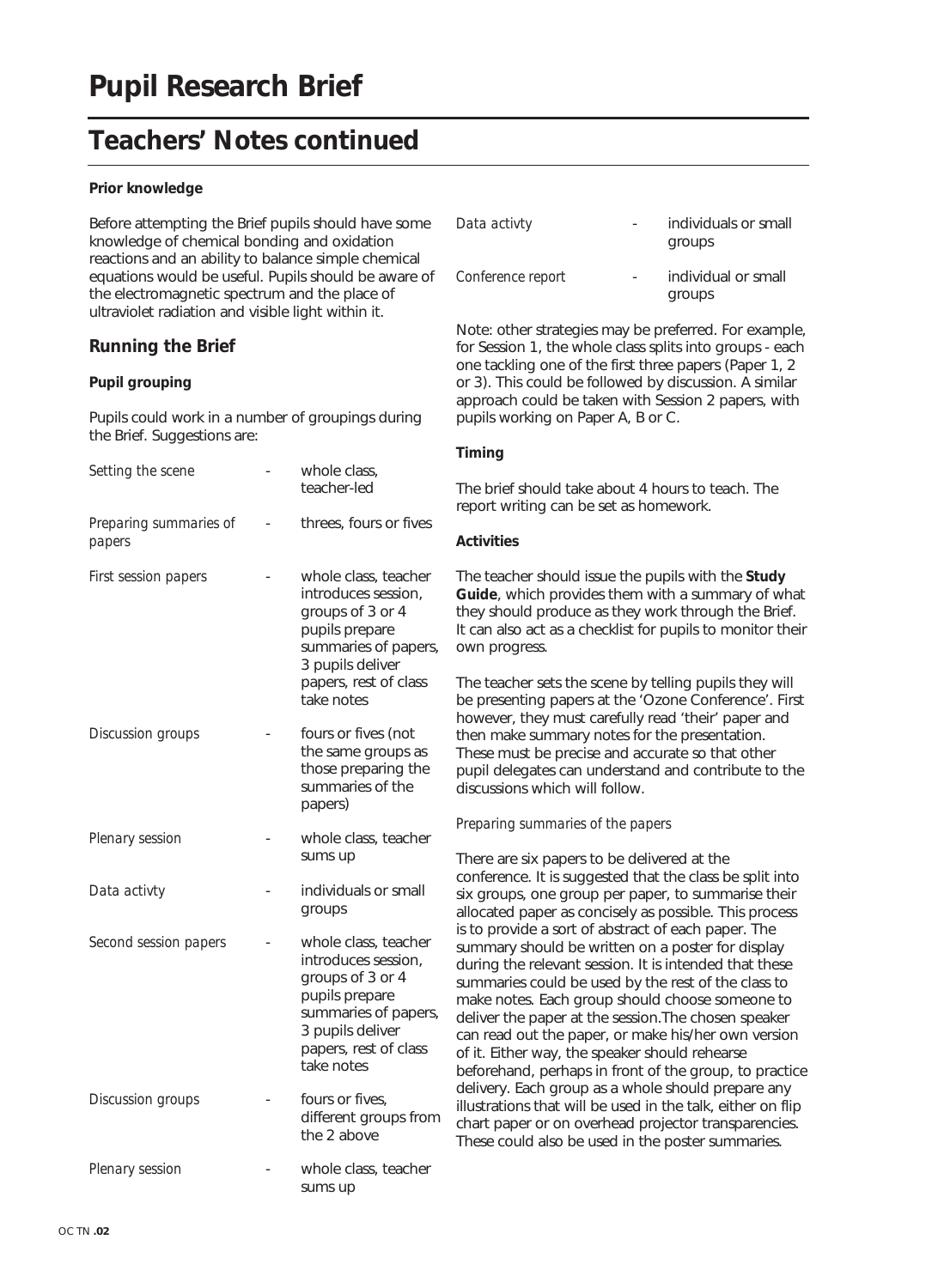# **Teachers' Notes continued**

#### *First session*

This session is on tropospheric ozone. The paper **Introduction to the 1st session** is a general introduction to the topic, pointing out that groundlevel ozone is harmful to us, but the ozone layer in the stratosphere protects us from strong ultraviolet radiation. The paper is intended for the teacher, who should deliver it or summarise the content at the start of the session.

The 3 papers delivered by elected pupils are:

- 1. **The formation of ozone in the troposphere**
- 2. **Monitoring ozone levels in the United Kingdom**
- 3. **Effects of ozone on humans, vegetation and materials**

The class should take notes or copy out the summaries as these talks are delivered. The summaries should also be available, possibly as posters, for consultation throughout the discussion session. The class splits into groups to discuss the content of the papers and to **make recommendations for further action to reduce ozone levels throughout the UK**. This should take about 20 minutes. The class re-assembles for a plenary session. Each group reports the recommendations formulated in the discussion session and the teacher summarises these on the blackboard or OHP.

\* NOTE: the first paper simplifies the role of NOx gases in ozone formation. Nitric oxide (NO) actually converts ozone to  $O<sub>2</sub>$ . The reaction is

$$
NO + O_3 \longrightarrow NO_2 + O_2
$$

It's effect is overwhelmed by that of  $NO<sub>2</sub>$ , and so it is not mentioned in order to avoid undue confusion.

#### *Second session*

The format is similar to that for the first session. The paper **Introduction to the 2nd session** provides a brief explanation of how ultraviolet radiation causes ozone to form. In fact, free oxygen will react with dioxygen molecules only if other molecules are present to take up the kinetic energy transferred in the reaction. These other molecules are usually  $N_2$ , but they can be anything. This paper is intended for the teacher to deliver. The 3 papers delivered by elected pupils are:

- A. **Monitoring ozone layer depletion**
- B. **The causes of ozone layer depletion**
- The consequences of ozone layer depletion

The session proceeds with group discussions, a plenary session and a summary by the teacher, as before.

The group discussion following the delivery of the papers should focus on **what action should be taken to prevent the ozone layer from being depleted any further**.

In both sessions, pupils should be aware that any recommendations they make have economic and social consequences. The alternatives to CFCs are expensive and there are certain applications for CFCs and halons that don't have alternatives. If pupils decide that drastic reduction in private motor traffic to decrease ground level ozone in cities is the answer, there must be provision of more public transport. There would be opposition from all sorts of pressure groups, and there are economic implications for the oil industry, motor industry, etc., and this would mean job losses.

#### *Using information on ozone levels*

At the end of each conference session, optional data handling exercises are available.

Pupils can find out about the levels of ground-level ozone in their vicinity by using CEEFAX pages 404, 410-414 or TELETEXT page 106. Both these services provide information about other pollutants in the atmosphere as well as ozone. They can also use the *Air Quality Helpline*, (free phone: 0800 55 66 77). This is an interactive service that regularly updates information on air quality on a regional basis. Information is also available on a Department of the Environment Web site, the *National Air Quality Archive*:

#### **www.aeat.co.uk/netcen/aqarchive/archome.html**

This site contains the records of all the air quality monitoring stations in the UK, and these are updated on a daily basis. So, pupils could access the data on ozone levels and NOx emissions from their nearest station. By using a spreadsheet they can produce tables and graphs of, say, ozone level variations over a day, a week, a month, a year etc. Information gathered in this way could form part of their written report on this topic. This Web site contains a large amount of information on air quality monitoring and is well worth inspecting.

Alternatively, pupils could use the data supplied in this Brief on ozone levels from two monitoring stations during one month in 1996, to produce graphs to compare the levels at these two sites. The two sites are Sheffield City Centre and Ladybower.